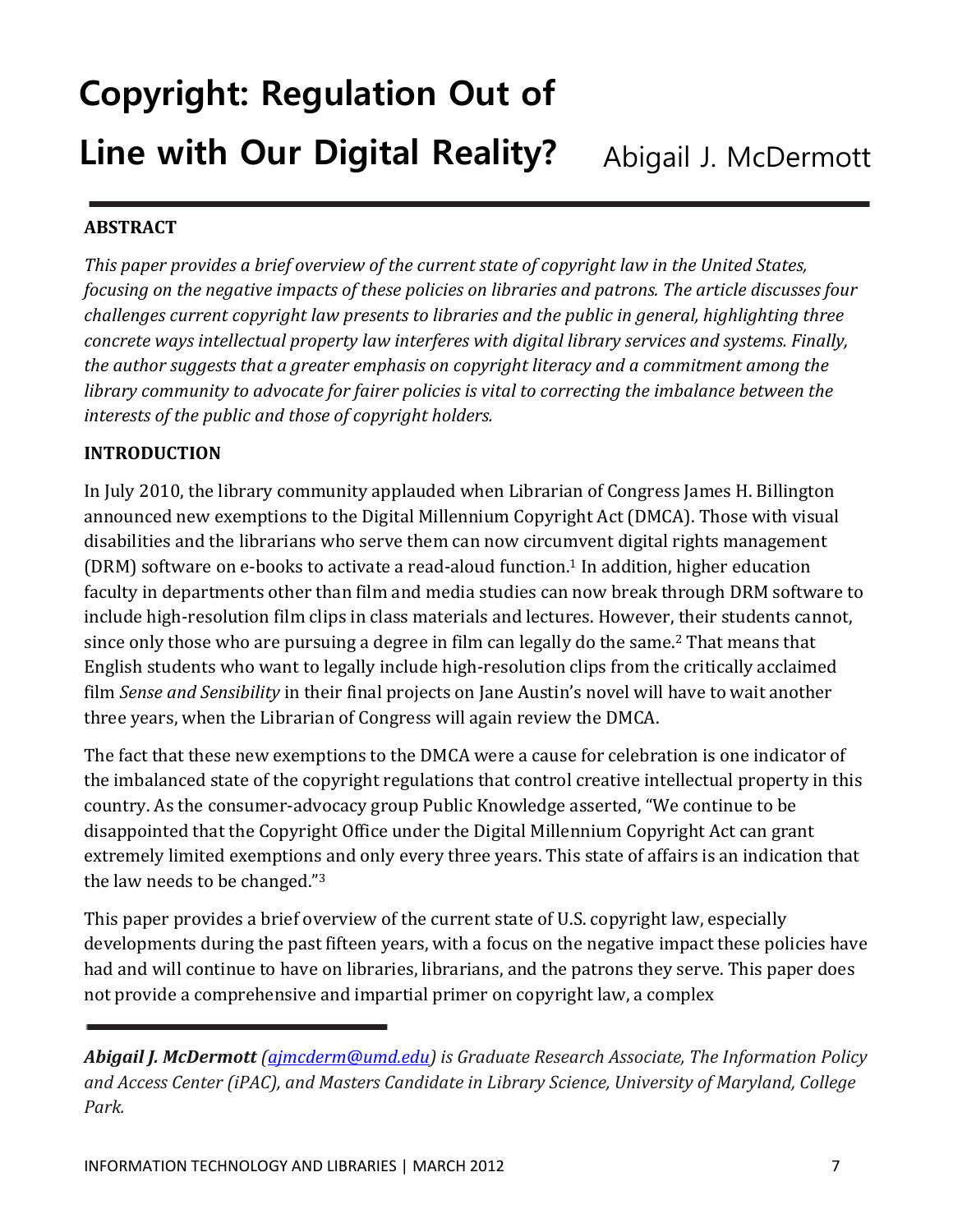and convoluted topic, instead identifying concerns about the effects an out-of-balance intellectual property system is having on the library profession, library services, and creative expression in our digital age. As with any area of public policy, the battles over intellectual property issues create an every fluctuating copyright environment, and therefore, this article is written to be current with policy developments as of October 2011. Finally, this paper recommends that librarians seek to better educate themselves about copyright law, and some innovative responses to an overly restrictive system, so that we can effectively advocate on our own behalf, and better serve our patrons.

## **THE STATE OF U.S. COPYRIGHT LAW**

Copyright law is a response to what is known as the "progress clause" of the Constitution, which charges Congress with the responsibility "to promote the Progress of Science and the useful Arts . . . to this end, copyright assures authors the right to their original expression, but encourages others to build freely upon the ideas and information conveyed by a work."4 Fair use, a statutory exception to U.S. copyright law, is a complex subject, but a brief examination of the principle gets to the heart of copyright law itself. When determining fair use, courts consider

- 1. the purpose and character of the use;
- 2. the nature of the copyrighted work;
- 3. the amount and substantiality of the portion used in relation to the copyrighted work as a whole; and
- 4. the effect of the use upon the potential market for the copyrighted work. 5

While fair use is an "affirmative defense" to copyright infringement, $6$  invoking fair use is not the same as admitting to copyright infringement. Teaching, scholarship, and research, as well as instances in which the use is not-for-profit and noncommercial, are all legitimate examples of fair use, even if fair use is determined on a case-by-case basis.7

Despite the byzantine nature of copyright law, there are four key issues that present the greatest challenges and obstacles to librarians and people in general: the effect of the DMCA on the principle of fair use; the dramatic extension of copyright terms codified by the Sonny Bono Copyright Term Extension Act; the disappearance of the registration requirement for copyright holders; and the problem of orphan works.

## **The Digital Millennium Copyright Act (DMCA)**

The DMCA has been controversial since its passage in 1998. Title I of the DMCA implements two 1996 World Intellectual Property Organization (WIPO) treaties that obligate member states to enforce laws that make tampering with DRM software illegal. The DMCA added chapter 12 to the U.S. Copyright Act (17 U.S.C. §§ 1201–1205), and it criminalized the trafficking of "technologies designed to circumvent access control devices protecting copyrighted material from unauthorized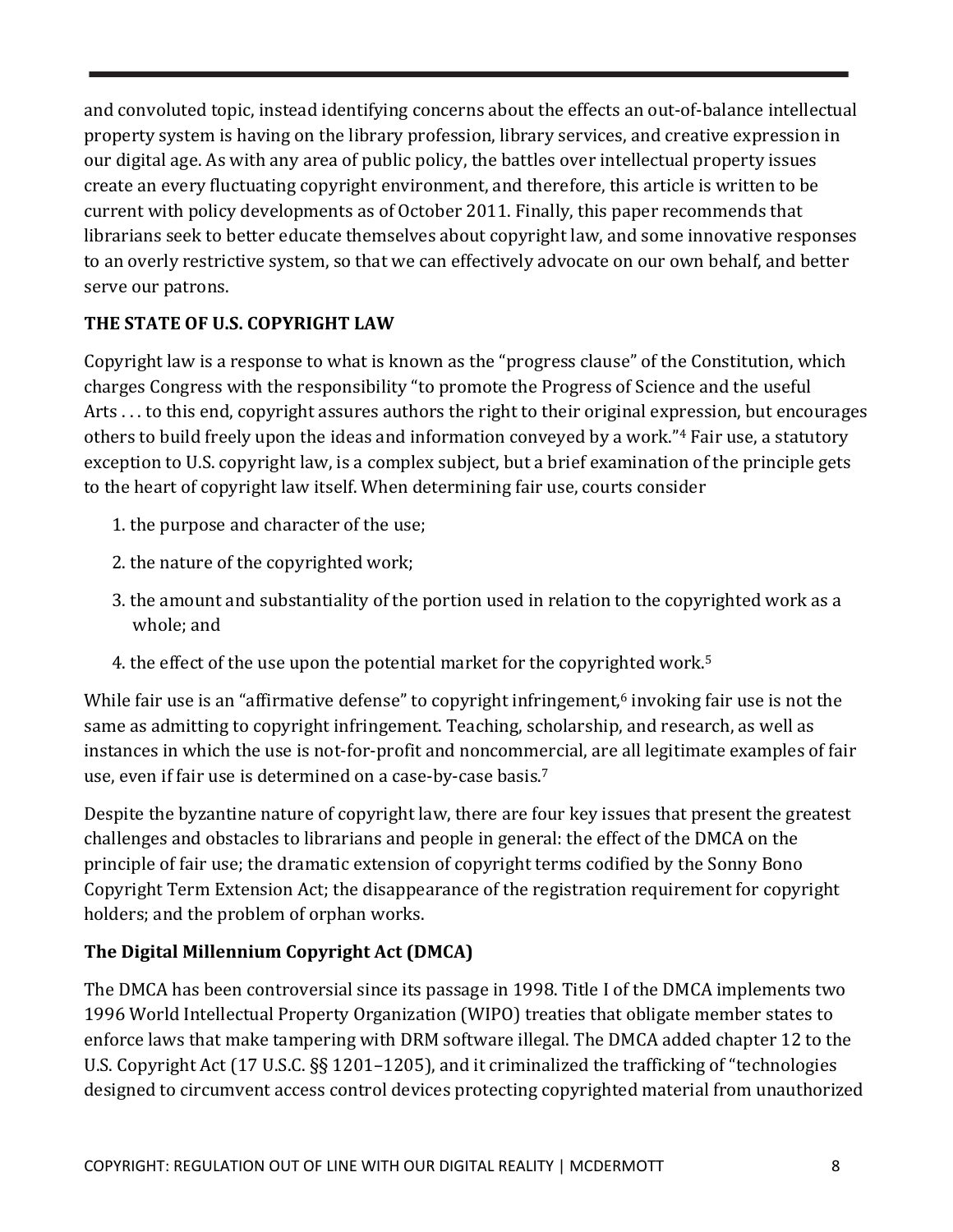copying or use."8 While film studios, e-book publishers, and record producers have the right to protect their intellectual property from illegal pirating, the DMCA struck a serious blow to the principle of fair use, placing librarians and others who could likely claim fair use when copying a DVD or PDF file in a Catch-22 scenario. While the act of copying the file may be legal according to fair use, breaking through any DRM technology that prevents that copying is now illegal.<sup>9</sup>

## **The Sonny Bono Copyright Term Extension Act**

While the Copyright Act of 1790 only provided authors and publishers with twenty-eight years of copyright protection, the Sonny Bono Copyright Term Extension Act of 1998 increased the copyright terms of all copyrighted works that were eligible for renewal in 1998 to ninety-five years after the year of the creator's death. In addition, all works copyrighted on or after January 1, 1978, now receive copyright protection for the life of the creator plus seventy years (or ninety-five years from the date of publication for works produced by multiple creators).10 Jack Valenti, former president of the Motion Picture Association of American, was not successful in pushing copyright law past the bounds of the Constitution, which mandates that copyright be limited, although he did try to circumvent this Constitutional requirement by suggesting that copyright terms last forever less one day.11

## **The Era of Automatic Copyright Registration**

Perhaps the most problematic facet of modern U.S. copyright law appears at first glance to be the most innocuous. The Copyright Act of 1976 did away with the registration requirement established by the Copyright Act of 1790.<sup>12</sup> That means that any creative work "fixed in any tangible medium of expression" is automatically copyrighted at the moment of its creation.13 That includes family vacation photos stored on a computer hard drive; they are copyrighted and your permission is required to use them. The previous requirement of registration meant authors and creators had to actively register their works, so anything that was not registered entered the public domain, replenishing that important cultural realm.14 Now that copyright attaches at the moment an idea is expressed through a cocktail napkin doodle or an outline, virtually nothing new enters the public domain until its copyright term expires—at least seventy years later. In fact, nothing new will enter the public domain through copyright expiration until 2019. Until then, the public domain is essentially frozen in the year 1922.15

## **The Problem of Orphan Works**

In addition, the incredibly long copyright terms that apply to all books, photographs, and sound recordings have created the problem of orphan works. Orphan works are those works that are under copyright protection, but whose owners are difficult or impossible to locate, often due to death.16 These publications are problematic for researchers, librarians, and the public in general:

*Orphan works are perceived to be inaccessible because of the risk of infringement liability that a user might incur if and when a copyright owner subsequently appears. Consequently, many works that are,*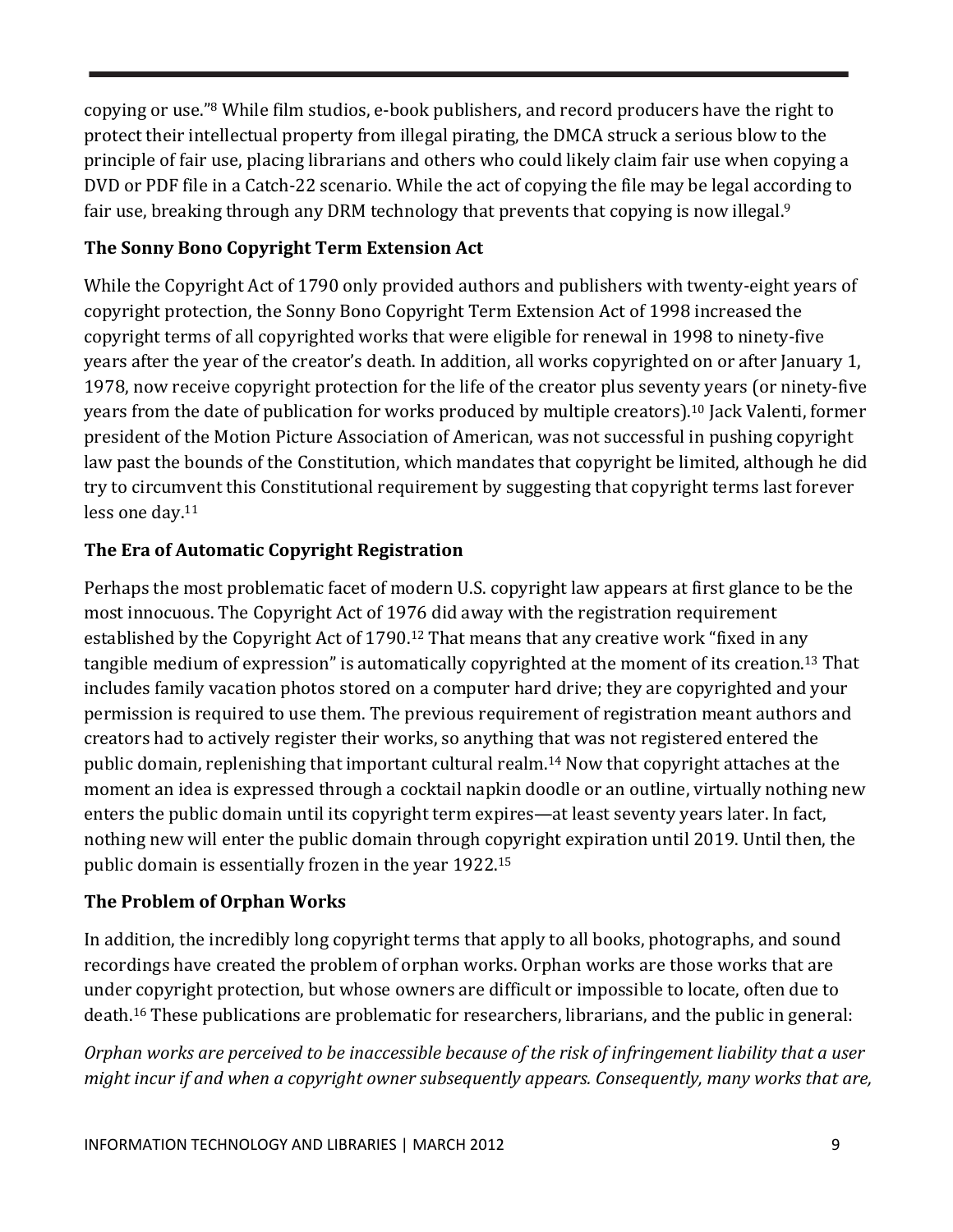## *in fact, abandoned by owners are withheld from public view and circulation because of uncertainty about the owner and the risk of liability.*<sup>17</sup>

If copyright expired with the death of the author, or if there were a clause that would allow these works to pass into the public domain if the copyright holder's heirs did not actively renew copyright for another term, then these materials would be far less likely to fall into legal limbo. Currently, many are protected despite the fact that acquiring permission to use them is all but impossible. A study of orphan works in the collections of United Kingdom public sector institutions found that these works are likely to have little commercial value, but high "academic and cultural significance," and when contacted, these difficult-to-trace rights holders often grant permission for reproduction without asking for compensation.18 Put another way, orphan works are essentially "locking up culture and other public sector content and preventing organizations from serving the public interest.["19](https://exch.mail.umd.edu/owa/WebReadyViewBody.aspx?t=att&id=RgAAAADXsLSgBeEwTJ9q0yHNKIt2BwBoUJgPO3tVSoU0x%2bkwIYfQALrqJtSLAABoUJgPO3tVSoU0x%2bkwIYfQAPIULedYAAAJ&attid0=EACjse6ZzPHuQ6QbFqVhBhu8&attcnt=1&pn=1#footnote19#footnote19)

The row that arose in September 2011 between the HathiTrust institutions and the Authors Guild over the University of Michigan's orphan works digitization project, with J. R. Salamanca's longout-of-print 1958 novel *The Lost Country* serving as the pivot point in the dispute, is an example of the orphan works problem. The fact that University of Michigan Associate University Librarian John Price Wilkin was forced to assure the public that "no copyrighted books were made accessible to any students" illustrates the absurdity in arguing over whether it's right to digitize books that are no longer even accessible in their printed form.20

## **LIBRARIES, DIGITIZATION, AND COPYRIGHT LAW: THE QUIET CRISIS**

While one can debate if U.S. copyright law is still oriented toward the public good, the more relevant question in this context is the effect copyright law has on the library profession. DRM technology can get in the way of serving library patrons with visual disabilities and every library needs to place a copyright disclaimer on the photocopiers, but how much more of a stumbling block is intellectual property law to librarians in general, and the advance of library systems and technology in particular? The answer is undeniably that current U.S. copyright legislation places obstacles in the way of librarians working in all types of libraries. While there are many ways that copyright law affects library services and collections in this digital area, three challenges are particularly pressing: the problem of ownership and licensing of digital content or collections; the librarian as de facto copyright expert; and copyright law as it relates to library digitization programs generally, and the Google Book settlement in particular.

## **Digital Collections: Licenses Replace Ownership**

In the past, people bought a book, and they owned that copy. There was little they could accidentally or unknowingly do to infringe on the copyright holder's rights. Likewise, when physical collections were their only concern, librarians could rely on Sections 108 and 109 of the copyright law to protect them from liability when they copied a book or other work and when they loaned materials in their collections to patrons.<sup>21</sup> Today, we live partly in the physical world and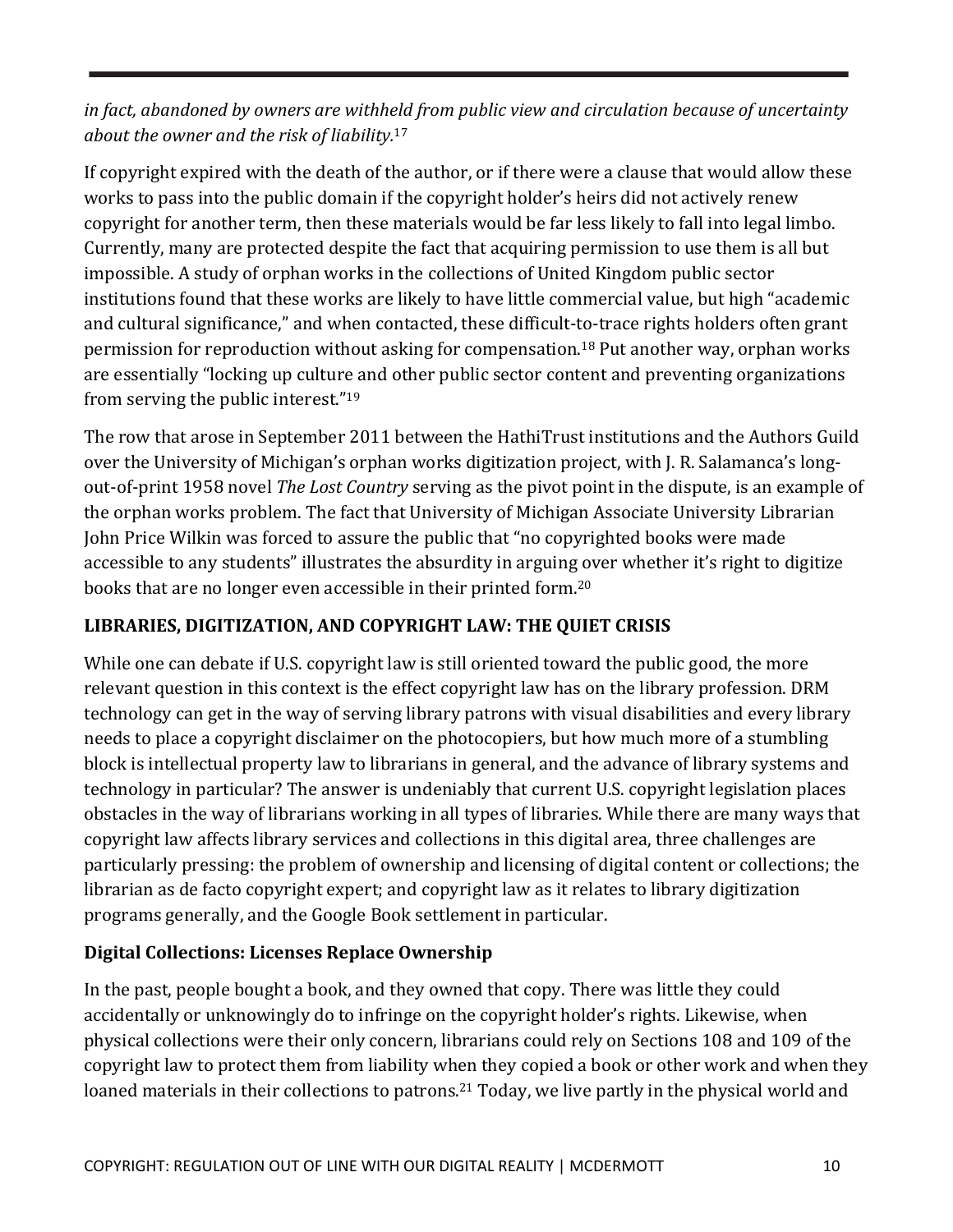partly in the digital world, reaching out and connecting to each other across fiber optic lines in the same way we once did around the water cooler. Likewise, the digital means of production are widely distributed. In a multimedia world, where sharing an informative or entertaining video clip is as easy as embedding a link onto someone's Facebook wall, the temptation to infringe on rights by distributing, reproducing, or displaying a creative work is all too common, and all too easy.22

Many librarians believe that disclaimers on public-access computer terminals will protect them from lawsuit, but they do not often consider placing such disclaimers on their CD or DVD collections. Yet a copyright holder would not have to prove the library is aware of piracy to accuse the library of vicarious infringement of copyright. The copyright holder may even be able to argue that the library sees some financial gain from this piracy if the existence of the material that is being pirated serves as the primary reason a patron visits the library.<sup>23</sup> Even the physical CD collection in the public library can place the institution in danger of copyright infringement; yet the copyright challenges raised by cutting-edge digital resources, like e-books, are undoubtedly more complicated.

E-books are replacing traditional books in many contexts. Like most digital works today, e-books are licensed, not purchased outright. The problem licensing presents to libraries is that licensed works are not sold, they are granted through contracts, and contracts can change suddenly and negate fair-use provisions of U.S. copyright law.24 While libraries are now adept at negotiating contracts with subscription database providers, e-books are in many ways even more difficult to manage, with many vendors requiring that patrons delete or destroy the licensed content on their personal e-readers at the end of the lending period.25 The entire library community was rocked by HarperCollins's February 2011 decision to limit licenses on e-books offered through library ebook vendors like OverDrive to twenty-six circulations, with many librarians questioning the publisher's assertion that this seemingly arbitrary limitation is related to the average lifespan of a single print copy.26

License holders have an easy time arguing that any use of their content without paying fees is a violation of their copyright. That is not the case when a fair use argument is justified, and while many in the library community may acquiesce to these arguments, "in recent cases, courts have found the use of a work to be fair despite the existence of a licensing market."27 When license agreements are paired with DRM technology, libraries may find themselves managing thousands of micropayments to allow their users to view, copy, move, print, or embed, for example, the PDF of a scholarly journal article.28 In the current climate of reduced staff and shrinking budgets, managing these complex licensing agreements has the potential to cripple many libraries.

#### **The Librarian as Accidental Copyright Czar**

During a Special Libraries Association (SLA) Q&A session on copyright law in the digital age, the questions submitted to the panel came from librarians working in hospitals, public libraries, academic libraries, and even law libraries. Librarians are being thrust into the position of de facto copyright expert. One of the speakers mentioned that she must constantly remind the lawyers at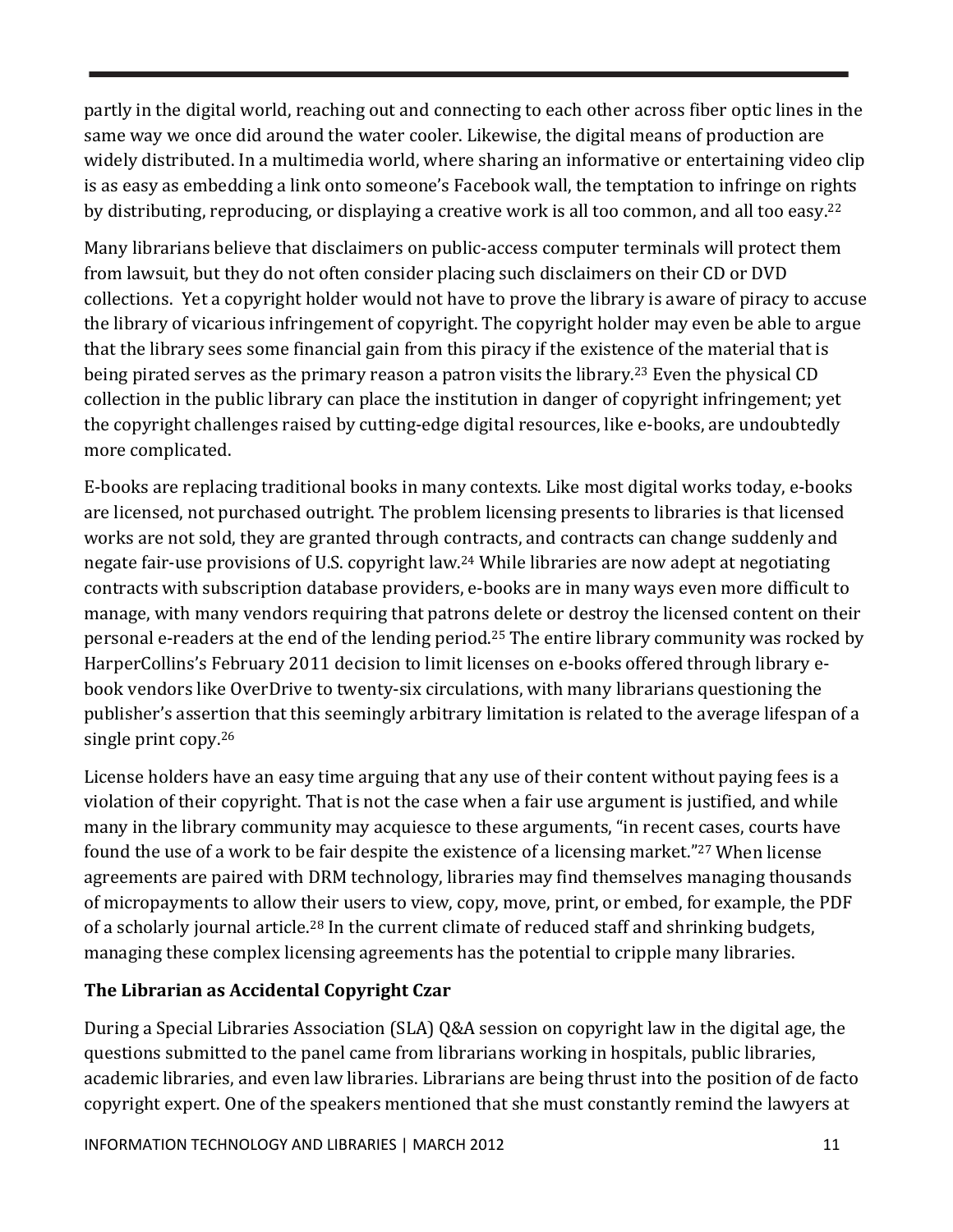the firm she works for that they should not copy and paste the full text of news or law review journal articles into their e-mails, and instead, they should send a link. The basis of her argument is the third factor of fair use mentioned earlier: the amount or substantiality of the portion of the copyrighted work being used.29 Since fair use is not a "bright line" principle, the more factors you have on your side the better when you are using a copyrighted work without the owners express permission.30

Librarians working in any institution must seek express permission from copyright holders for any video they wish to post, or embed, on library-managed websites. E-reserves and streaming video, mainstays of many educators and librarians seeking to capture the attention of this digital generation, have become bright red targets for litigious copyright holders who want to shrink the territory claimed under the fair-use banner even further. Many in the library community are aware of the Georgia State University e-reserves lawsuit, *Cambridge University Press et al. v. Patton*, in which a group of academic publishers have accused the school of turning its e-reserves system into a vehicle for intentional piracy.31 University librarians are implicated for not providing sufficient oversight. It has come to light that the Association of American Publishers (AAP) approached other schools, including Cornell, Hofstra, Syracuse, and Marquette, before filing a suit against Georgia State. Generally, the letters come from AAPs outside counsel and are accompanied by "the draft of a federal court legal complaint that alleges copyright infringement.["32](https://exch.mail.umd.edu/owa/WebReadyViewBody.aspx?t=att&id=RgAAAADXsLSgBeEwTJ9q0yHNKIt2BwBoUJgPO3tVSoU0x%2bkwIYfQALrqJtSLAABoUJgPO3tVSoU0x%2bkwIYfQAPIULedYAAAJ&attid0=EACjse6ZzPHuQ6QbFqVhBhu8&attcnt=1&pn=1#footnote30#footnote30) The AAP believes that e-reserves are by nature an infringement of copyright law, so they demand these universities work with their association to draft guidelines for electronic content that support AAPs "cost-per-click theory of contemporary copyright: no pay equals no click."<sup>33</sup> It seems that Georgia State was not willing to quietly concede to AAP's view on the matter, and they are now facing the association in court.<sup>34</sup> A decision in this case was pending at the time this article went to press.

The case brought by the Association for Information and Media Equipment (AIME) against UCLA is similar, except it focuses on the posting of videos so they can be streamed by students on password-protected university websites that do not allow the copying or retention of the videos.35 UCLA argued that the video streaming services for students are protected by the Technology Education and Copyright Harmonization (TEACH) Act of 2002, which is the same act that allows all libraries to offer patrons online access to electronic subscription databases off-site through a user-authentication system.36 In addition, UCLA argues that it is simply allowing its students to "time shift" these videos, a practice deemed not to infringe on copyright law by the Supreme Court in its landmark *Sony Corp. v. Universal City Studios, Inc.* decision of 1984.37 The American Library Association (ALA), Association of Research Libraries (ARL), and the Association of College and Research Libraries (ACRL) jointly published an opinion supporting UCLA in this case. Many in the wider library community sympathized with UCLA's library administrators, who cite budget cuts that reduced hours at the school's media laboratory as one reason they must now offer students a video-streaming option.38 In the end, the case was dismissed, mostly due to the lack of standing AIME had to bring the suite against UCLA, a state agency, in federal court. While the judge did not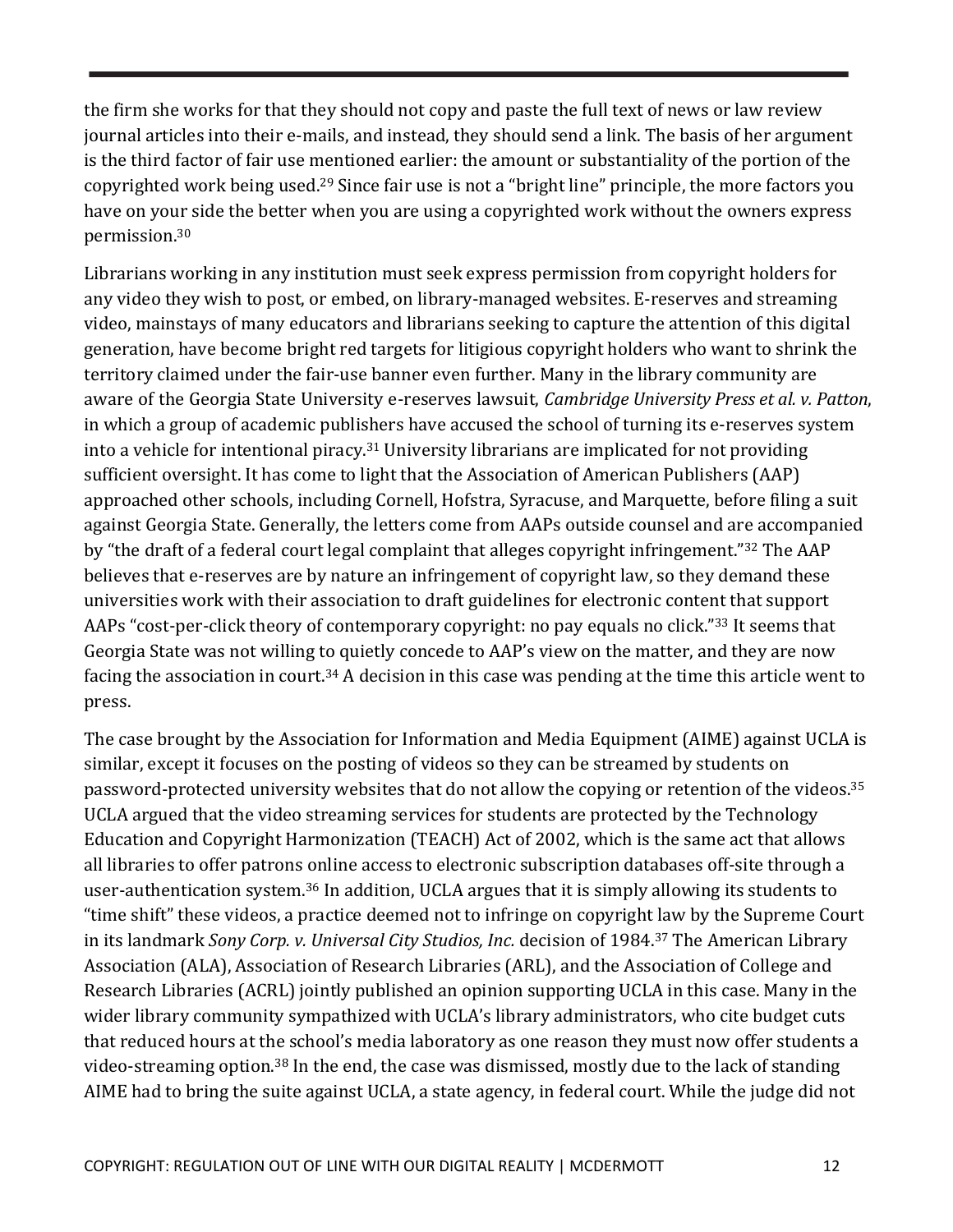expressly rule on the fair-use argument UCLA made, the ruling did confirm that streaming is not a form of video distribution and that the public-performance argument UCLA made regarding the videos was not invalidated by the fact that they made copies of the videos in question.39

## **Digitization Programs and the Google Book Settlement**

Librarians looking to digitize print collections, either for preservation or to facilitate online access, are also grappling with the copyright monopoly. Librarians who do not have the time or resources to seek permission from publishers and authors before scanning a book in their collection cannot touch anything published after 1922. LibraryLaw.com provides a helpful chart directed at librarians considering digitization projects, but the overwhelming fine print below the chart speaks to the labyrinthine nature of copyright.<sup>40</sup>

The Google Book settlement continues to loom large over both the library profession and the publishing industry. At the heart of debate is Google's Library Project, which is part of Google Book Search, originally named Google Print.41 The Library Project allows users to search for books using Google's algorithms to provide at its most basic a "snippet view" of the text from a relevant publication. Authors and publishers could also grant their permission to allow a view of select sample pages, and of course if the book is in the public domain, then Google can make the entire work visible online[.42](https://exch.mail.umd.edu/owa/WebReadyViewBody.aspx?t=att&id=RgAAAADXsLSgBeEwTJ9q0yHNKIt2BwBoUJgPO3tVSoU0x%2bkwIYfQALrqJtSLAABoUJgPO3tVSoU0x%2bkwIYfQAPIULedYAAAJ&attid0=EACjse6ZzPHuQ6QbFqVhBhu8&attcnt=1&pn=1#footnote40#footnote40) In all cases, the user will see a "buy this book" link so that he or she could purchase the publication from online vendors on unrelated sites.43 Google hoped to sidestep the copyright permission quandary for a digitization project of this scale, announcing that it would proceed with the digitization of cooperative library collections and that it would be the responsibility of publishers and authors to actively opt out or vocalize their objection to seeing their works digitized and posted online.<sup>44</sup> Google attempted to turn the copyright permissions process on its head, which was the basis of the class action lawsuit *Authors Guild v. Google Inc.*<sup>45</sup> Before the settlement was reached, Google pointed to *Kelly v. Arriba Soft Corp* as proof that the indexing functions of an Internet search engine constitute fair use. In that 2002 case, the Ninth Circuit Court of Appeals found that a website's posting of thumbnail images, or "imprecise copies of low resolution, scaled down images," constitutes fair use, and Google argued its "snippet view" function is equivalent to a thumbnail image.46

However, Judge Denny Chin rejected the Google Book settlement in March 2011, citing the fact that Google would in essence be "exploiting books without the permission of copyright owners" and could also establish a monopoly over the digitized books market. The decision did in the end hinge on the fact that Google wanted to follow an opt-out program for copyright holders rather than an affirmative opt-in system.47

The Google Book settlement was dismissed without prejudice, leaving the door open to further negotiations between the parties concerned. Going forward, the library community should be concerned with how Google will handle orphan works and how its index of digitized works will be made available to libraries and the public. The 2008 settlement granted Google the nonexclusive right to digitize all books published before January 5, 2009, and in exchange, Google would have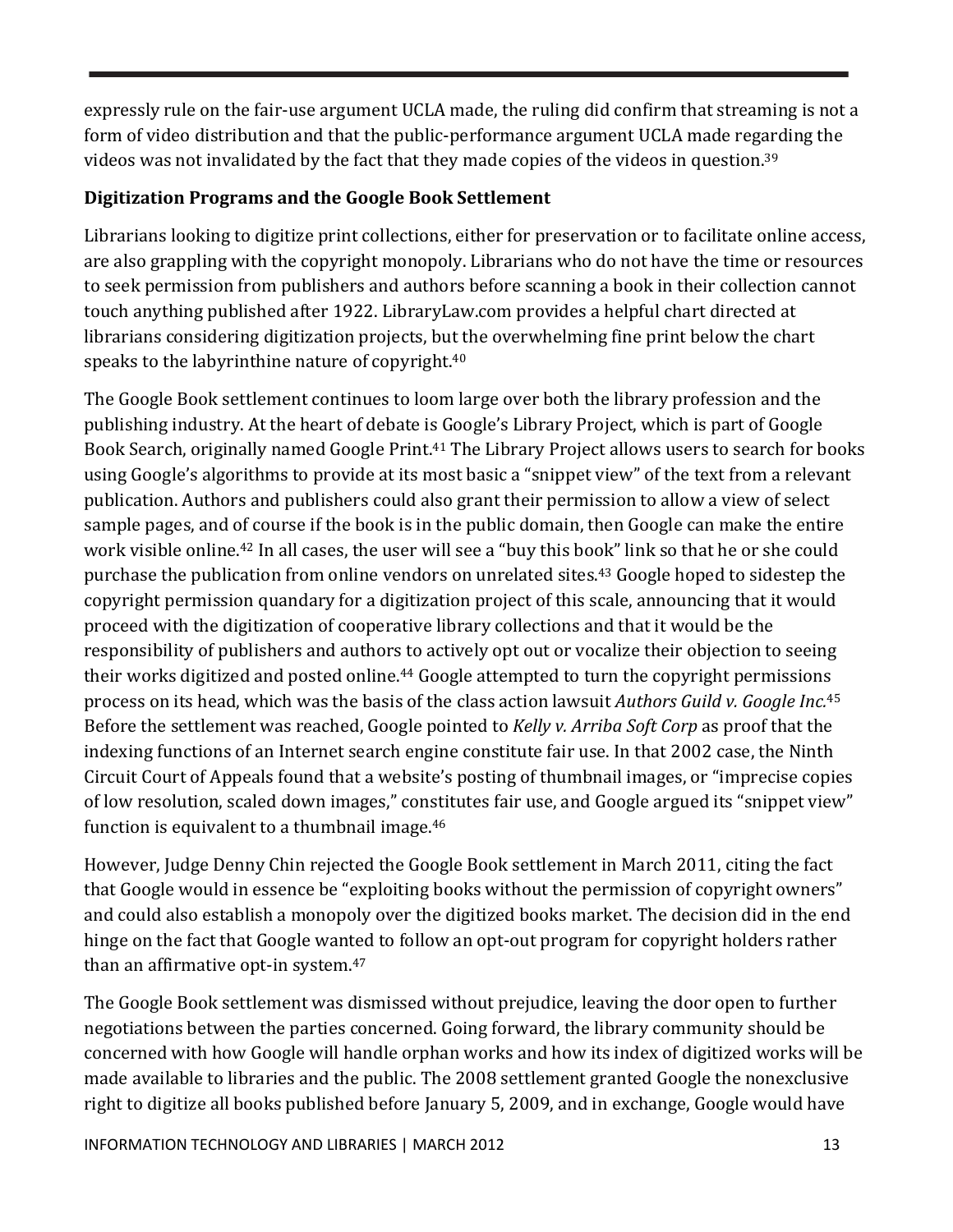"paid 70% of the net revenue earned from uses of Google Book Search in the United States to rights holders."48 In addition, Google would have established the Book Rights Registry to negotiate with Google and others seeking to "digitize, index or display" those works on behalf of the rights holders.<sup>49</sup> Approval of the settlement would have allowed Google to move forward with plans to expand Google Book Search and "to sell subscriptions to institutions and electronic versions of books to individuals."50 The concern that Judge Denny Chin expressed over a potential Google Book monopoly was widespread among the library community. While the settlement would not have given Google exclusive rights to digitize and display these copyrighted works, Google planned to ensure via the settlement that it would have received the same terms the Book Rights Registry negotiated with any third-party digital library, while also inoculating itself against the risk of any copyright infringement lawsuits that could be filed against a competitor.<sup>51</sup> That would have left libraries vulnerable to any subscription price increases for the Google Books service.<sup>52</sup>

Libraries should carefully watch the negotiations around any future Google Books settlement, paying attention to a few key issues.53 There was considerable concern that under the terms of the 2008 settlement, even libraries participating in the Google Books Library Project would need to subscribe to the service to have access to digitized copies of the books in their own collections.<sup>53</sup> Many librarians also vocalized their disappointment in Google's abandonment of its fair-use argument when it agreed to the 2008 settlement, which, if it succeeded, would have been a boon to nonprofit, library-driven digitization program[s.54](https://exch.mail.umd.edu/owa/WebReadyViewBody.aspx?t=att&id=RgAAAADXsLSgBeEwTJ9q0yHNKIt2BwBoUJgPO3tVSoU0x%2bkwIYfQALrqJtSLAABoUJgPO3tVSoU0x%2bkwIYfQAPIULedYAAAJ&attid0=EACjse6ZzPHuQ6QbFqVhBhu8&attcnt=1&pn=1#footnote50#footnote50) Finally, many librarians were concerned that Google's Book Rights Registry was likely to become the default rights holder for the orphan works in the Google Books library, and that claims that Google Books is an altruistic effort to establish a world library conceals the less admirable aim of the project—to monetize out-of-print and orphan works.55

#### **Librarians as Free Culture Advocates: Implications and Recommendations**

Our digital nation has turned copyright law into a minefield for both librarians and the public at large. Intellectual property scholar Lawrence Lessig failed in his attempt to argue before the Supreme Court that the Sonny Bono Copyright Term Extension Act was an attempt to regulate free speech and therefore violated the First Amendment.56 But many believe that our restrictive copyright laws at least violate the intent of the progress clause of the Constitution, if not the First Amendment: "unconstrained access to past works helps determine the richness of future works. Inversely, when past works are inaccessible except to a privileged minority, future works are impoverished."57 While technological advances have placed the digital means of production into the hands of the masses, intellectual property law is leading us down a path to self-censorship.58 As the profession "at the heart of both the knowledge economy and a healthy democracy,"59 it is in our best interest as librarians to recognize the important role we have to play in restoring the balance to copyright law. To engage in the debate over copyright law in the digital age, the library community needs to educate itself and advocate for our own self-interests, focusing on three key areas: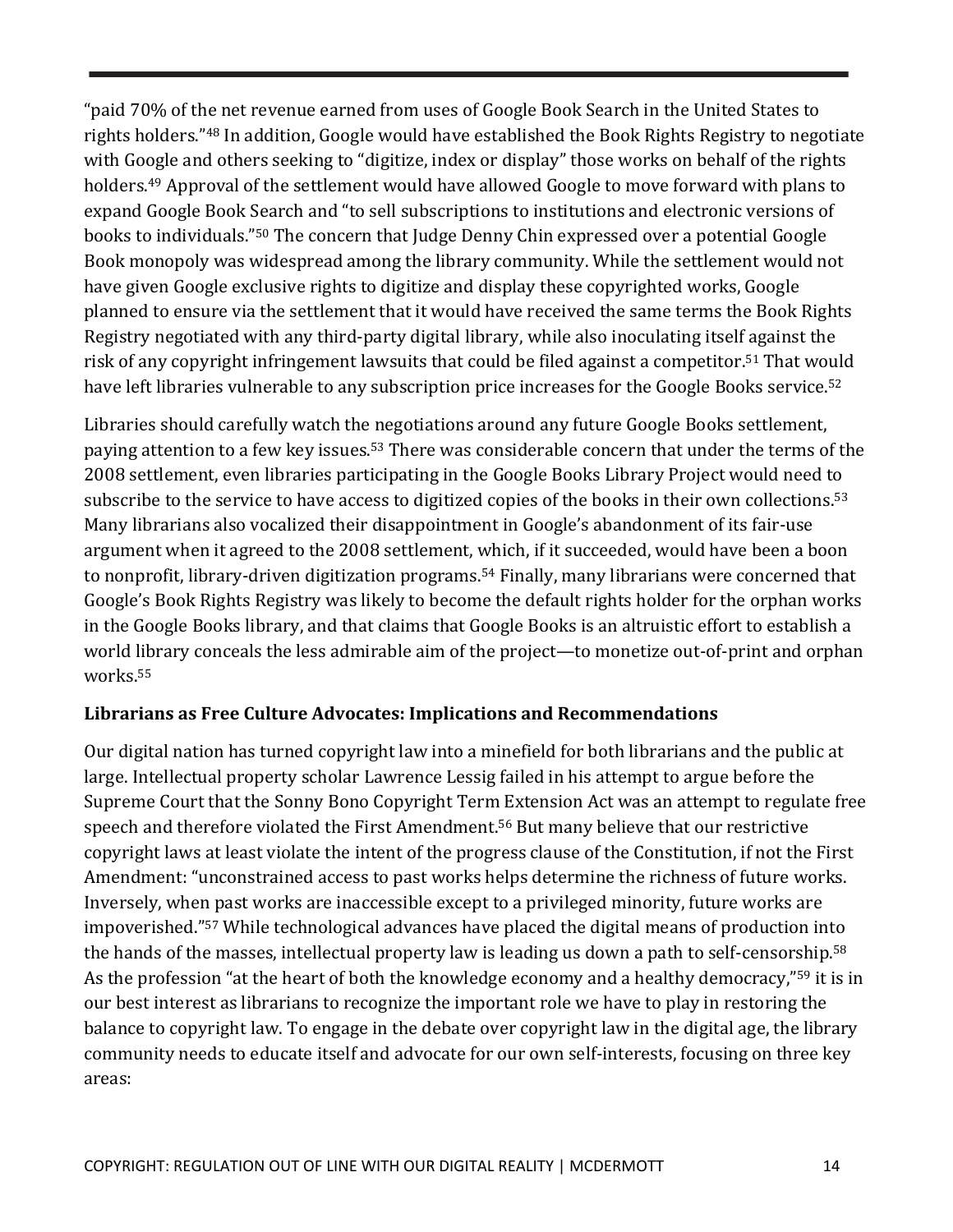**1. Copyright law in the classroom and at the conference**. We must educate new and seasoned librarians on the nature of copyright law, and the impact it has on library practice and systems. Library schools must step up to the plate and include a thorough overview of copyright law in their library science curriculum. While including copyright law in a larger legal-issues class is acceptable, the complexity of current U.S. copyright law demonstrates that this is not a subject that can be glossed over in a single lecture. Furthermore, there needs to be a stronger emphasis on continuing education and training on copyright law within the library profession. The SLA offers a copyright certificate program, but the reach of such programs is not wide enough. Copyright law, and the impacts current policy has on the library profession, must be prominently featured at library conferences. The University of Maryland University College's Center for Intellectual Property offers an online community forum for discussing copyright issues and policies, but it is unclear how many librarians are members.60

**2. Librarians as standard-bearers for the free culture movement**. While the Library Copyright Alliance, to which the ALA, ARL, and ACRL all belong, files amicus briefs in support of balanced copyright law and submits comments to WIPO, the wider library community must also advocate for copyright reform, since this is an issue that affects all librarians, everywhere. As a profession, we need to throw our collective weight behind legislative measures that address the copyright monopoly. There have been a number of unfortunate failures in recent years. S. 1621, or the Consumers, Schools, and Libraries Digital Management Awareness Act of 2003, attempted to address a number of DRM issues, including a requirement that access controlled digital media and electronics include disclosures on the nature of the DRM technology in use.61 H.R. 107, the Digital Media Consumers Rights Act of 2003, would have amended the DMCA to allow those researching the technology to circumvent DRM software while also eliminating the Catch-22 that makes circumventing DRM software for fair-use purposes illegal. The BALANCE Act of 2003 (H.R. 1066) included provisions to expand fair use to the act of transmitting, accepting, and saving a copyrighted digital work for personal use. All of this legislation died in committee, as did H.R. 5889 (Orphan Works Act of 2008) and S. 2913 (Shawn Bentley Orphan Works Act of 2008). Both bills would have addressed the orphan works dilemma, clearly spelling out the steps one must take to use an orphan work with no express permission from the copyright holder, without fear of a future lawsuit. Could a show of support from the library community have saved these bills? It is impossible to know, but it is in our best interest to follow these legislative battles in the future and make sure our voice is heard.

**3. Libraries and the Creative Commons phenomenon.** In addition, librarians need to take part in the Creative Commons (CC) movement by actively directing patrons towards this world of digital works that have clear, simple use and attribution requirements. Creative Commons was founded in 2001 with the support of the Center for the Study of the Public Domain at Duke University School of Law.62 The movement is essentially about free culture, and the idea that many people want to share their creative works and allow others to use or build off of their efforts easily and without seeking their permission. It is not intended to supplant copyright law, and Lawrence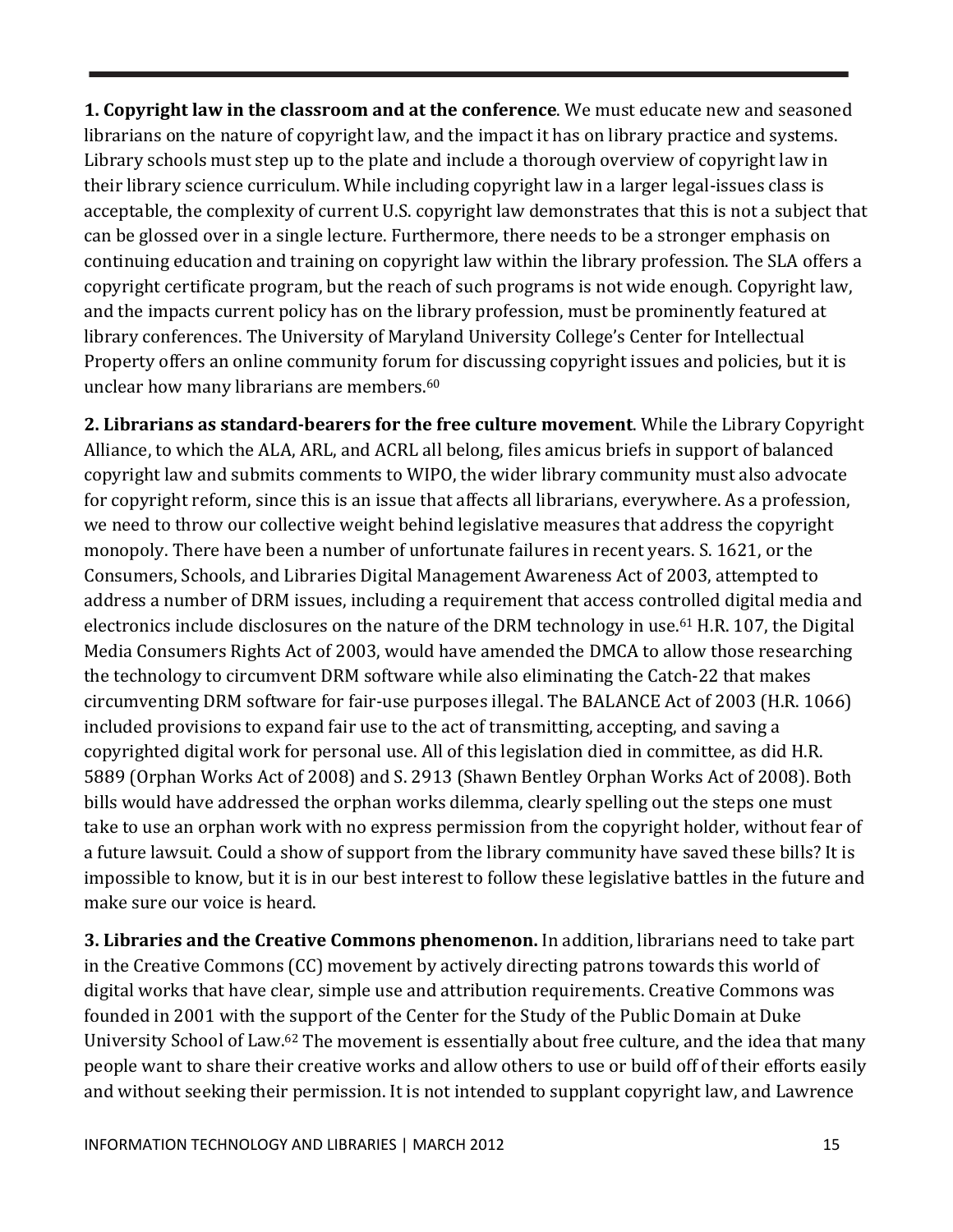Lessing, one of the founders of Creative Commons, has said many times that he believes intellectual property law is necessary and that piracy is inexcusable.63 Instead, a CC license states in clear terms exactly what rights the creator reserves, and conversely, what rights are granted to everyone else[.64](https://exch.mail.umd.edu/owa/WebReadyViewBody.aspx?t=att&id=RgAAAADXsLSgBeEwTJ9q0yHNKIt2BwBoUJgPO3tVSoU0x%2bkwIYfQALrqJtSLAABoUJgPO3tVSoU0x%2bkwIYfQAPIULedYAAAJ&attid0=EACjse6ZzPHuQ6QbFqVhBhu8&attcnt=1&pn=1#footnote60#footnote60) As Lawrence Lessig explains,

*You go to the Creative Commons Website [\(http://creativecomms.org\)](https://exch.mail.umd.edu/owa/redir.aspx?C=01cfbeb60fb24d1594b179edf974dcfd&URL=http%3a%2f%2fcreativecomms.org); you pick the opportunity to select a license: do you want to permit commercial uses or not? Do you want to allow modifications or not? If you allow modifications, do you want to require a kind of copyleft idea that other people release the modifications under a similarly free license? That is the core, and that produces a license.*<sup>65</sup>

There are currently six CC licenses, and they include some combination of the four license conditions defined by Creative Commons: attribution (by), share alike (sa), noncommercial (nc), and no derivatives (nd).<sup>66</sup> Each of the four conditions is designated by a clever symbol, and the six licenses display these symbols after the Creative Commons trademark itself, two small *c*'s inside a circle.67 There are "hundreds of millions of CC licensed works" that can be searched through Google and Yahoo, and some notable organizations that rely on CC licenses include Flickr, the Public Library of Science, Wikipedia, and now Whitehouse.gov.<sup>68</sup> All librarians not already familiar with this approach need to educate themselves on CC licenses and how to find CC licensed work[s.69](https://exch.mail.umd.edu/owa/WebReadyViewBody.aspx?t=att&id=RgAAAADXsLSgBeEwTJ9q0yHNKIt2BwBoUJgPO3tVSoU0x%2bkwIYfQALrqJtSLAABoUJgPO3tVSoU0x%2bkwIYfQAPIULedYAAAJ&attid0=EACjse6ZzPHuQ6QbFqVhBhu8&attcnt=1&pn=1#footnote65#footnote65) While librarians must still inform their patrons about the realities of copyright law, it is just as important to direct patrons, students, and colleagues to CC licensed materials, so that they can create the mash-ups, videos, and podcasts that are the creative products of our Web 2.0 world.70 The Creative Commons system is not perfect, and "Creative Commons gives the unskilled an opportunity to fail at many junctures."71 Yet that only speaks to the necessity of educating the library community about the "some rights reserved" movement, so that librarians, who are already called upon to understand traditional copyright law, are also educating our society about how individuals can protect their intellectual property while preserving and strengthening the public domain.

#### **CONCLUSION**

The library community can no longer afford to consider intellectual property law as a foreign topic appropriate for law schools but not library schools. Those who are behind the slow extermination of the public domain rely on the complexity of copyright law, and the misunderstanding of the principle of fair use, to make their arguments easier and to brow beat libraries and the public into handing over the rights the Constitution bestows on everyone. Librarians need to engage in the debate over copyright law to retain control over their collections, and to better serve their patrons. In the past, the library community has not hesitated to stand up for the freedom of speech and self-expression, whether it means taking a stand against banning books from school libraries or fighting to repeal clauses of the USA PATRIOT Act. Today's library patrons are not just information consumers—they are also information producers. Therefore it is just as critical for librarians to advocate for their creative rights as it is for them to defend their freedom to read.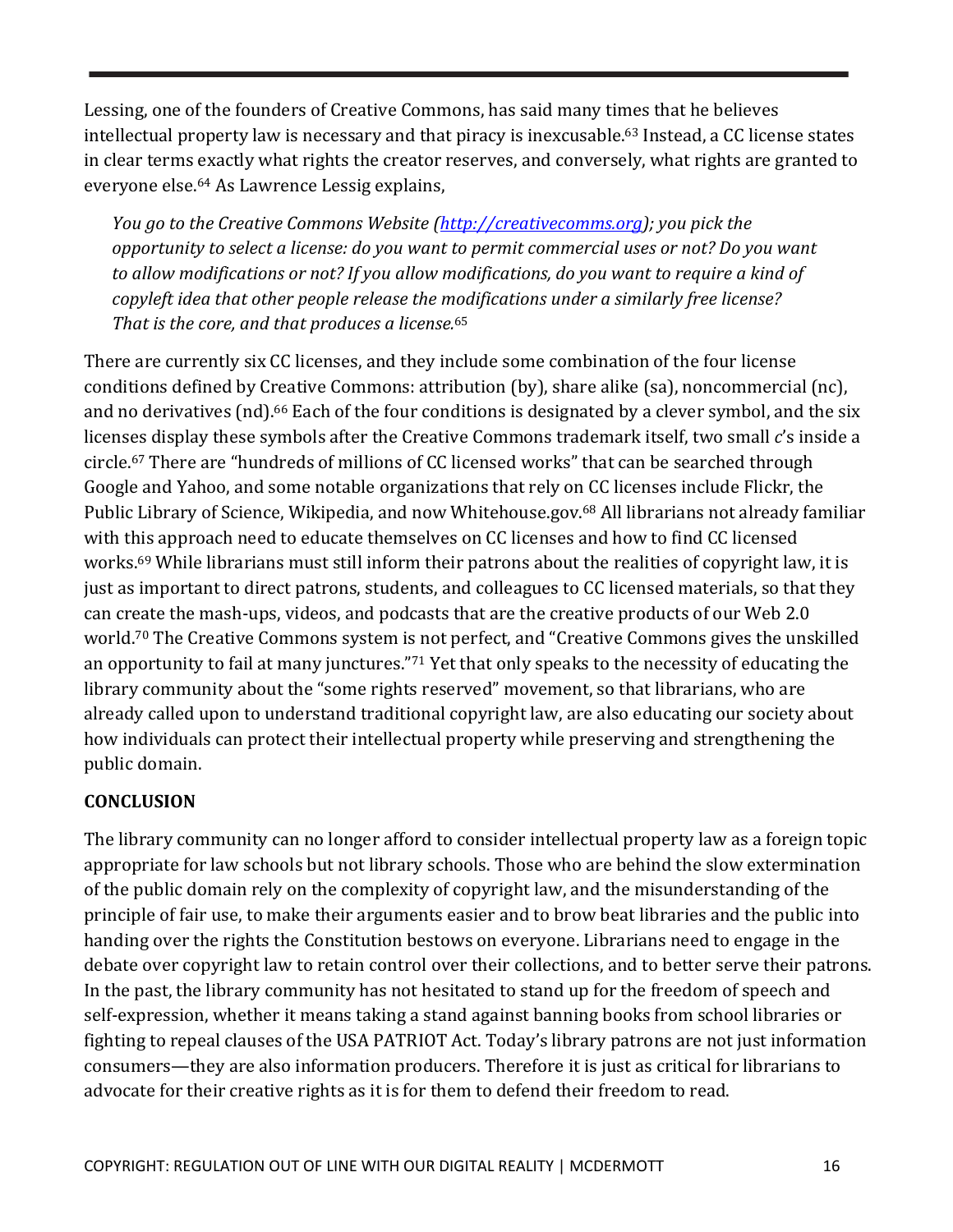The Internet has become such a strong incubator of creative expression and innovation that the innovators are looking for a way to shirk the very laws that were designed to protect their interests. In the end, the desire to create and innovate seems to be more innate than those writing our intellectual property laws expected. Perhaps financial gain is less of a motivator than the pleasure of sharing a piece of ourselves and our worldview with the rest of society. Whether that's the case or not, what is clear is that if we do not roll back legislation like The Sonny Bono Copyright Term Extension Act and the DMCA so as to save the public domain, the pressure to create outside the bounds of the law is going to turn more inventors and artists into anarchists, threatening the interests of reasonable copyright holders. As librarians, we must curate and defend the creative property of the established, while fostering the innovative spirit of the next generation. As information, literature, and other creative works move out of the physical world, and off the shelves, into the digital realm, librarians need to do their part to ensure legislation is aligned with this new reality. If we do not, our profession may suffer first, but it will not be the last casualty of the copyright wars.

#### **REFERENCES**

**1.** Beverly Goldberg, "LG Unlocks Doors for Creators, Consumers with DMCA Exceptions," *American Libraries* 41, no. 9 (Summer 2010): 14.

**2**. Ibid.

**3**. Goldberg, "LG Unlocks Doors."

**4**. Christopher Alan Jennings, *Fair Use on the Internet*, prepared by the Congressional Research Service (Washington, DC: Library of Congress, 2002), 2.

**5**. Ibid., 1.

**6**. Ibid.

**7**. Brandon Butler, "Urban Copyright Legends," *Research Library Issues* 270 (June 2010): 18.

**8**. Robin Jeweler, "*Digital Rights" and Fair Use in Copyright Law*, prepared by the Congressional Research Service (Washington, DC: Library of Congress, 2003), 5.

**9**. Rachel Bridgewater, "Tipping the Scales: How Free Culture Helps Restore Balance in the Age of Copyright Maximalism," *Oregon Library Association Quarterly* 16, no. 3 (Fall 2010): 19.

**10**. Charles W. Bailey Jr., "Strong Copyright + DRM + Weak Net Neutrality = Digital Dystopia?" *Information Technology & Libraries* 25, no. 3 (Summer 2006): 117; U.S. Copyright Office, "Copyright Law of the United States," under "Chapter 3: Duration of Copyright," [http://www.copyright.gov/title17](https://exch.mail.umd.edu/owa/redir.aspx?C=01cfbeb60fb24d1594b179edf974dcfd&URL=http%3a%2f%2fwww.copyright.gov%2ftitle17) (accessed December 8, 2010).

**11**. Dan Hunter, "Culture War," *Texas Law Review* 83, no. 4 (2005): 1130.

**12**. Bailey, "Strong Copyright," 118.

**13**. U.S. Copyright Office, "Copyright Law of the United States," under "Chapter 1: Subject Matter and Scope of Copyright," [http://www.copyright.gov/title17](https://exch.mail.umd.edu/owa/redir.aspx?C=01cfbeb60fb24d1594b179edf974dcfd&URL=http%3a%2f%2fwww.copyright.gov%2ftitle17) (accessed December 8, 2010).

**14**. Bailey, "Strong Copyright," 118.

**15**. Mary Minnow, "Library Digitization Table,"

[http://www.librarylaw.com/DigitizationTable.htm](https://exch.mail.umd.edu/owa/redir.aspx?C=01cfbeb60fb24d1594b179edf974dcfd&URL=http%3a%2f%2fwww.librarylaw.com%2fDigitizationTable.htm) (accessed December 8, 2010).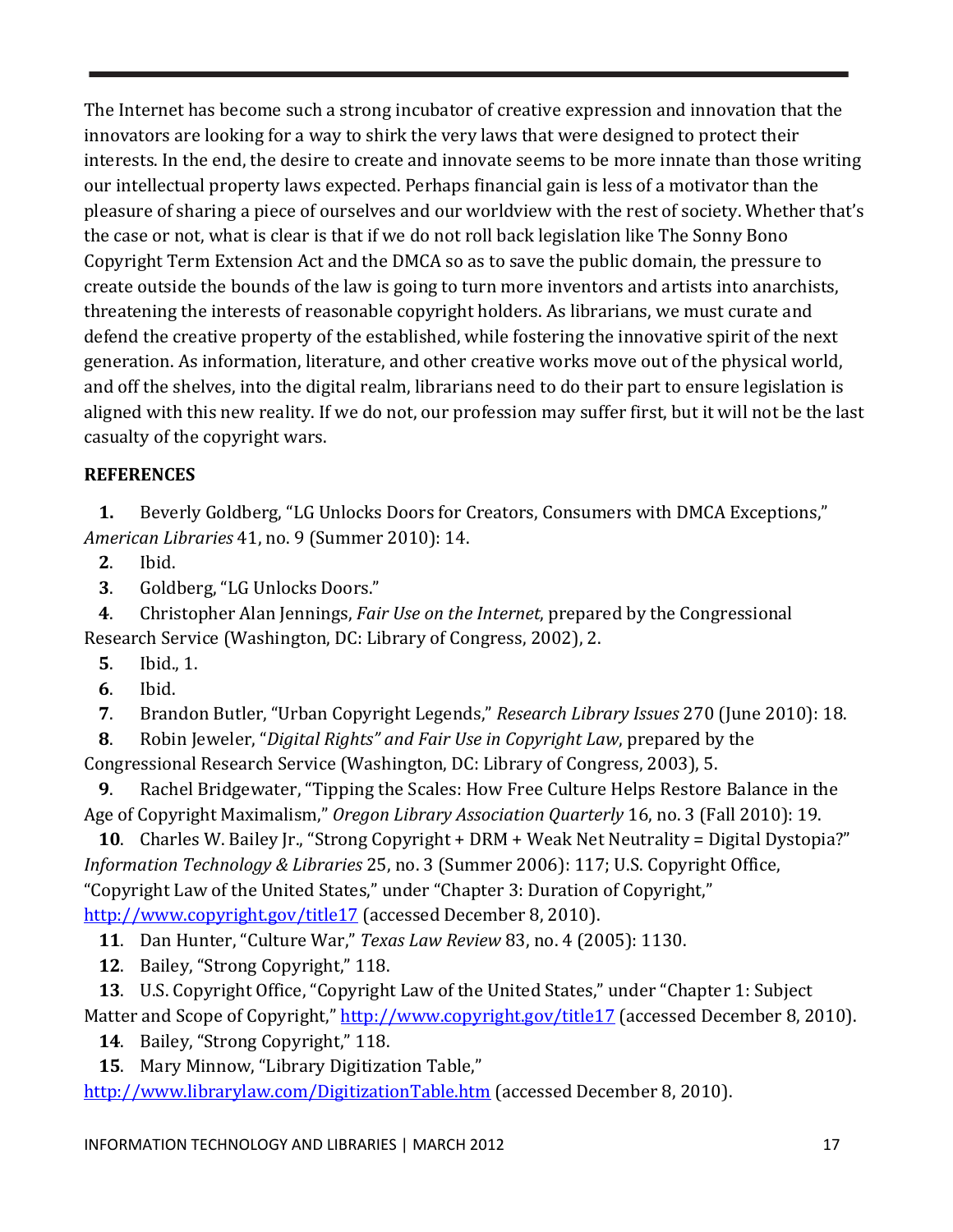**16**. Brian T. Yeh, *"Orphan Works" in Copyright Law*, prepared by the Congressional Research Service (Washington, DC: Library of Congress, 2002), summary.

**17**. Ibid.

**18**. JISC, *In from the Cold: An Assessment of the Scope of "Orphan Works" and its Impact on the Delivery of Services to the Public* (Cambridge, UK: JISC, 2009), 6.

**19**. Ibid.

**20**. Andrew Albanese, "HathiTrust Suspends its Orphan Works Release," *Publishers Weekly*, Sept, 16, 2011[, http://www.publishersweekly.com/pw/by-](http://www.publishersweekly.com/pw/by-topic/digital/copyright/article/48722-hathitrust-suspends-its-orphan-works-release-.html)

[topic/digital/copyright/article/48722-hathitrust-suspends-its-orphan-works-release-.html](http://www.publishersweekly.com/pw/by-topic/digital/copyright/article/48722-hathitrust-suspends-its-orphan-works-release-.html) (accessed October 13, 2011).

**21**. U.S. Copyright Office, "Copyright Law of the United States," under "Chapter 1."

**22**. U.S. Copyright Office, *Copyright Basics* (Washington, DC: U.S. Copyright Office, 2000), [www.copyright.gov/circs/circl/html](https://exch.mail.umd.edu/owa/redir.aspx?C=01cfbeb60fb24d1594b179edf974dcfd&URL=http%3a%2f%2fwww.copyright.gov%2fcircs%2fcircl%2fhtml) (accessed December 8, 2010).

**23**. Mary Minnow, California Library Association, "Library Copyright Liability and Pirating Patrons," [http://www.cla-net.org/resources/articles/minow\\_pirating.php](https://exch.mail.umd.edu/owa/redir.aspx?C=01cfbeb60fb24d1594b179edf974dcfd&URL=http%3a%2f%2fwww.cla-net.org%2fresources%2farticles%2fminow_pirating.php) (accessed December 10, 2010).

**24**. Bailey, "Strong Copyright," 118.

**25**. Overdrive, "Copyright," [http://www.overdrive.com/copyright.asp](https://exch.mail.umd.edu/owa/redir.aspx?C=01cfbeb60fb24d1594b179edf974dcfd&URL=http%3a%2f%2fwww.overdrive.com%2fcopyright.asp) (accessed December 13, 2010).

**26**. Josh Hadro, "HarperCollins Puts 26 Loan Cap on EBook Circulations," *Library Journal* (February 25 2011)[, http://www.libraryjournal.com/lj/home/889452-](http://www.libraryjournal.com/lj/home/889452-264/harpercollins_puts_26_loan_cap.html.csp)

264/harpercollins puts 26 loan cap.html.csp (accessed October 13, 2011).

**27**. Butler, "Urban Copyright Legends," 18.

**28**. Bailey, "Strong Copyright," 118.

**29**. Library of Congress, *Fair Use on the Internet,* 3.

**30**. Ibid., summary.

**31**. Matthew K. Dames, "Education Use in the Digital Age," *Information Today* 27, no. 4 (April 2010): 18.

**32**. Ibid.

**33**. Dames, "Education Use in the Digital Age,"18.

**34**. Matthew K. Dames, "Making a Case for Copyright Officers," *Information Today* 25, no. 7 (July 2010): 16.

**35**. William C. Dougherty, "The Copyright Quagmire," *Journal of Academic Librarianship* 36, no. 4 (July 2010): 351.

**36**. Ibid.

**37**. Library of Congress, "*Digital Rights" and Fair Use in Copyright Law*, 9.

**38**. Dougherty, "The Copyright Quagmire," 351.

**39**. Kevin Smith, "Streaming Video Case Dismissed," *Scholarly Communications @ Duke*,

October 4, 2011, [http://blogs.library.duke.edu/scholcomm/2011/10/04/streaming-video-case](http://blogs.library.duke.edu/scholcomm/2011/10/04/streaming-video-case-dismissed/)[dismissed/](http://blogs.library.duke.edu/scholcomm/2011/10/04/streaming-video-case-dismissed/) (accessed October 13, 2011).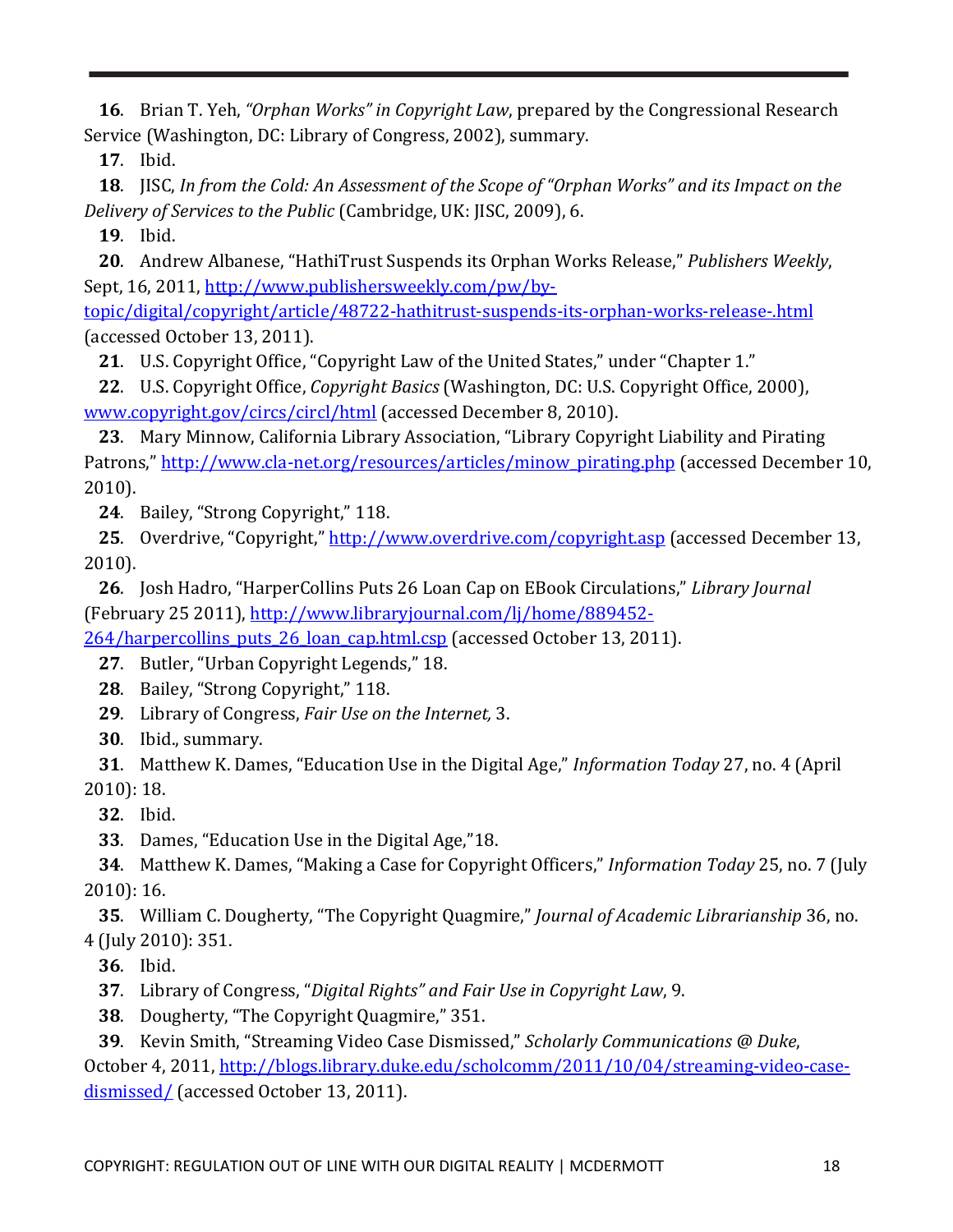. Dougherty, "The Copyright Quagmire," 351.

. LibraryLaw.com, "Library Digitization Table."

. Kate M. Manuel, *The Google Library Project: Is Digitization for Purposes of Online Indexing Fair Use Under Copyright Law*, prepared by the Congressional Research Service (Washington, DC: Library of Congress, 2009), 1–2.

. Jeweler, "*Digital Rights" and Fair Use in Copyright Law*, 2.

. Ibid.

. Ibid.

. Manuel, *The Google Library Project*, 2.

. Amir Efrati and Jeffrey A. Trachtenberg, "Judge Rejects Google Books Settlement," *Wall Street Journal*, March 23, 2011,

<http://online.wsj.com/article/SB10001424052748704461304576216923562033348.html> (accessed October 13, 2011).

- . Jennings, *Fair Use on the Internet*, 7.
- . Manuel, *The Google Library Project*, 2.
- . Ibid., 9–10.
- . Ibid.
- . Ibid.

. Pamela Samuelson, "Google Books is Not a Library," Huffington Post, October 13, 2009, [http://www.huffingtonpost.com/pamela-samuelson/google-books-is-not-a-lib\\_b\\_317518.html](https://exch.mail.umd.edu/owa/redir.aspx?C=01cfbeb60fb24d1594b179edf974dcfd&URL=http%3a%2f%2fwww.huffingtonpost.com%2fpamela-samuelson%2fgoogle-books-is-not-a-lib_b_317518.html) (accessed December 10, 2009).

. Ivy Anderson, "Hurtling Toward the Finish Line: Should the Google Book Settlement be Approved?" *Against the Grain* 22, no. 3 (June 2010): 18.

- . Samuelson, "Google Books is not a Library."
- . Jeweler, "'*Digital Rights" and Fair Use in Copyright Law*, 3.
- . Bailey, "Strong Copyright," 116.

. Cushla Kapitzke, "Rethinking Copyrights for the Library through Creative Commons Licensing," *Library Trends* 58, no. 1 (Summer 2009): 106.

. Ibid.

. University of Maryland University College, "Member Community," Center for Intellectual Property, [http://cipcommunity.org/s/1039/start.aspx](https://exch.mail.umd.edu/owa/redir.aspx?C=01cfbeb60fb24d1594b179edf974dcfd&URL=http%3a%2f%2fcipcommunity.org%2fs%2f1039%2fstart.aspx) (accessed February 21, 2011).

. Robin Jeweler, *Copyright Law: Digital Rights Management Legislation*, prepared by the Congressional Research Service (Washington, DC: Library of Congress, 2004), summary.

. Creative Commons, "History," [http://creativecommons.org/about/history/](https://exch.mail.umd.edu/owa/redir.aspx?C=01cfbeb60fb24d1594b179edf974dcfd&URL=http%3a%2f%2fcreativecommons.org%2fabout%2fhistory%2f) (accessed December 8, 2010).

. Lawrence Lessig, "The Vision for the Creative Commons? What are We and Where are We Headed? Free Culture," in *Open Content Licensing: Cultivating the Creative Commons*, ed. Brian Fitzgerald (Sydney: Sydney University Press, 2007), 42.

. Steven J. Melamut, "Free Creativity: Understanding the Creative Commons Licenses," *American Association of Law Libraries* 14, no. 6 (April 2010): 22.